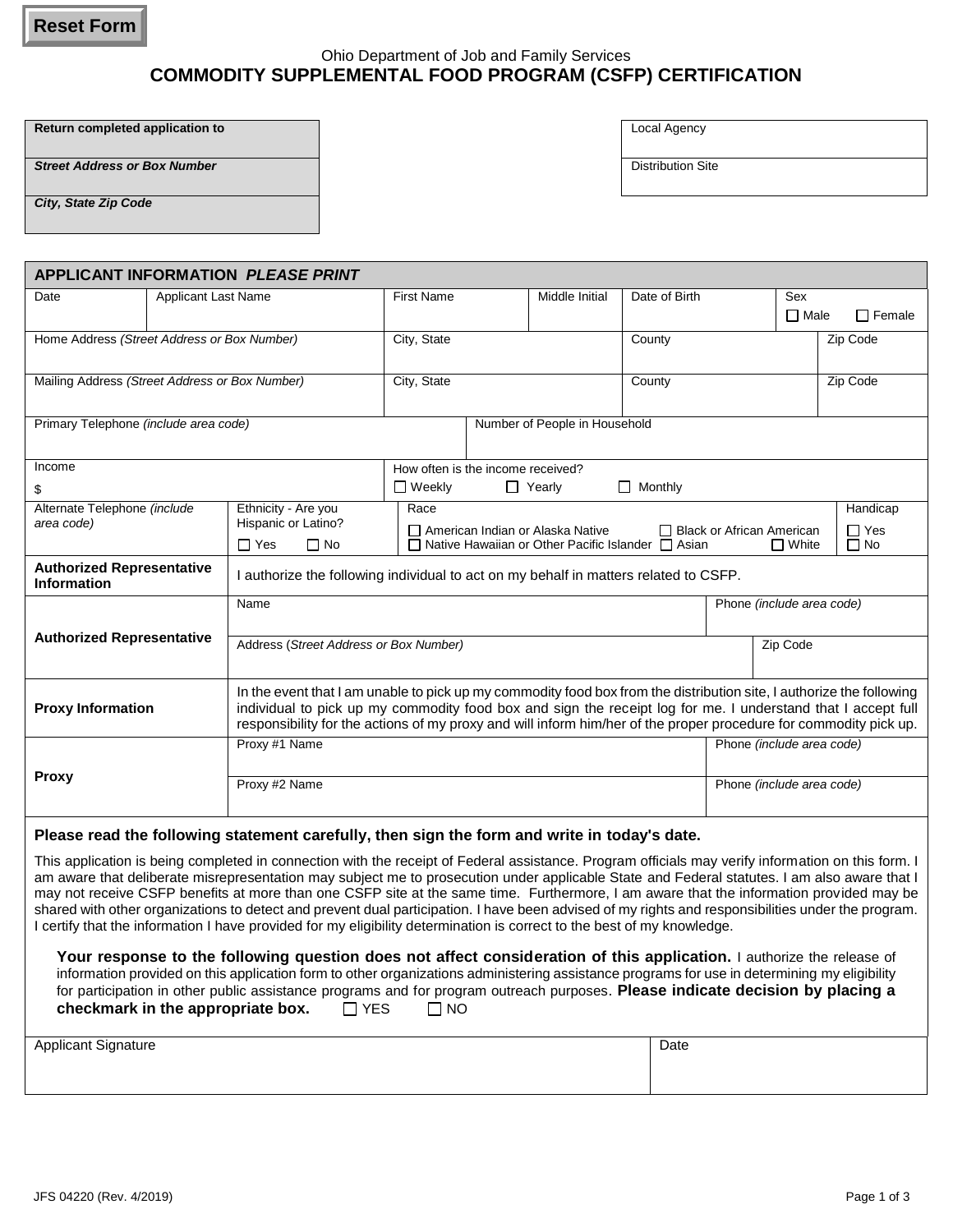### **APPLICANT AGREEMENT**

- 1. I certify that the information I have provided for eligibility determination is correct to the best of my knowledge.
- 2. This application is being completed in connection with the receipt of Federal assistance.
- 3. Program officials may verify information on this form.
- 4. I understand that deliberate misrepresentation may subject me to civil or criminal prosecution under State and Federal law.
- 5. I may appeal any decision by the local agency regarding my eligibility for the CSFP. A request for a fair hearing can be submitted to the local agency.
- 6. The local agency will make health service and nutrition education materials available to me and I am encouraged to participate in these services.
- 7. I understand that participating in more than one CSFP program at the same time is not allowed and will result in being removed from the program.
- 8. **I understand that I may be dropped from the program if I fail to pick up my commodity food box two (2) months in a row with no communication.**
- 9. I understand that the foods provided by CSFP are intended for the participant for whom they are prescribed.
- 10. I understand CSFP is a supplemental rather than a total food program.
- 11. I consent to the release of information by program staff to another CSFP agency to which I may transfer, and to officials of USDA and the Ohio Department of Job & Family Services.
- 12. I understand that I must report changes in household income, or changes in the composition of the household, within ten days after the change becomes known to the household.
- 13. I understand that physical abuse, or the threat of physical abuse, of CSFP staff is a program violation. My participation in CSFP may be terminated for this and for other program violations.
- 14. I have been advised on my rights and responsibilities under the CSFP.

**In accordance with Federal civil rights law and U.S. Department of Agriculture (USDA) civil rights regulations and policies, the USDA, its Agencies, offices, and employees, and institutions participating in or administering USDA programs are prohibited from discriminating based on race, color, national origin, sex, disability, age, or reprisal or retaliation for prior civil rights activity in any program or activity conducted or funded by USDA. Persons with disabilities who require alternative means of communication for program information (e.g. Braille, large print, audiotape, American Sign Language, etc.), should contact the Agency (State or local) where they applied for benefits. Individuals who are deaf, hard of hearing or have speech disabilities may contact USDA through the Federal Relay Service at (800) 877-8339. Additionally, program information may be made available in languages other than English. To file a program complaint of discrimination, complete the [USDA Program Discrimination Complaint Form,](http://www.ocio.usda.gov/sites/default/files/docs/2012/Complain_combined_6_8_12.pdf) (AD-3027) found online at: [http://www.ascr.usda.gov/complaint\\_filing\\_cust.html,](http://www.ascr.usda.gov/complaint_filing_cust.html) and at any USDA office, or write a letter addressed to USDA and provide in the letter all of the information requested in the form. To file a Program Discrimination Complaint as a USDA Customer | Office of the Assistant Secretary for Civil Rights request a copy of the complaint form, call (866) 632-9992. Submit your completed form or letter to USDA by: (1) mail: U.S. Department of Agriculture Office of the Assistant Secretary for Civil Rights 1400 Independence Avenue, SW Washington, D.C. 20250-9410; (2) fax: (202) 690-7442; or (3) email[: program.intake@usda.gov.](file:///C:/Users/SURGEJ01/AppData/Local/Microsoft/Windows/Temporary%20Internet%20Files/Content.IE5/AppData/Local/Microsoft/Windows/Temporary%20Internet%20Files/Content.IE5/8ENPO1XB/program.intake@usda.gov) This institution is an equal opportunity provider.**

#### **TO BE COMPLETED BY PROGRAM STAFF**

| Date of Initial Application                                                                                                                                               | Eligibility |            |           | Determination                                                                                        |                              | Date Certified/Denied |  |  |  |
|---------------------------------------------------------------------------------------------------------------------------------------------------------------------------|-------------|------------|-----------|------------------------------------------------------------------------------------------------------|------------------------------|-----------------------|--|--|--|
| Received                                                                                                                                                                  | Income      | $\Box$ YES | $\Box$ NO | Eligible<br>$\Box$                                                                                   |                              |                       |  |  |  |
|                                                                                                                                                                           | Residency   | $\Box$ YES | $\Box$ NO | Not Eligible                                                                                         | <b>Certification Period:</b> |                       |  |  |  |
|                                                                                                                                                                           | Age         | $\Box$ YES | $\Box$ NO | □ Eligible and On Waiting List                                                                       | From<br>to                   |                       |  |  |  |
| I hereby certify that this assessment was made in compliance with federal and state program guidelines. All eligibility criteria were applied as<br>defined by the ODJFS. |             |            |           |                                                                                                      |                              |                       |  |  |  |
| Signature                                                                                                                                                                 |             |            | Title     |                                                                                                      |                              | Date                  |  |  |  |
|                                                                                                                                                                           |             |            |           |                                                                                                      |                              |                       |  |  |  |
| Date Recertification<br>Due By:                                                                                                                                           |             |            |           | In order to continue receiving CSFP benefits, you will need to complete the recertification process. |                              |                       |  |  |  |
|                                                                                                                                                                           |             |            |           |                                                                                                      |                              |                       |  |  |  |
| Notes:                                                                                                                                                                    |             |            |           |                                                                                                      |                              |                       |  |  |  |
|                                                                                                                                                                           |             |            |           |                                                                                                      |                              |                       |  |  |  |
|                                                                                                                                                                           |             |            |           |                                                                                                      |                              |                       |  |  |  |
|                                                                                                                                                                           |             |            |           |                                                                                                      |                              |                       |  |  |  |
|                                                                                                                                                                           |             |            |           |                                                                                                      |                              |                       |  |  |  |